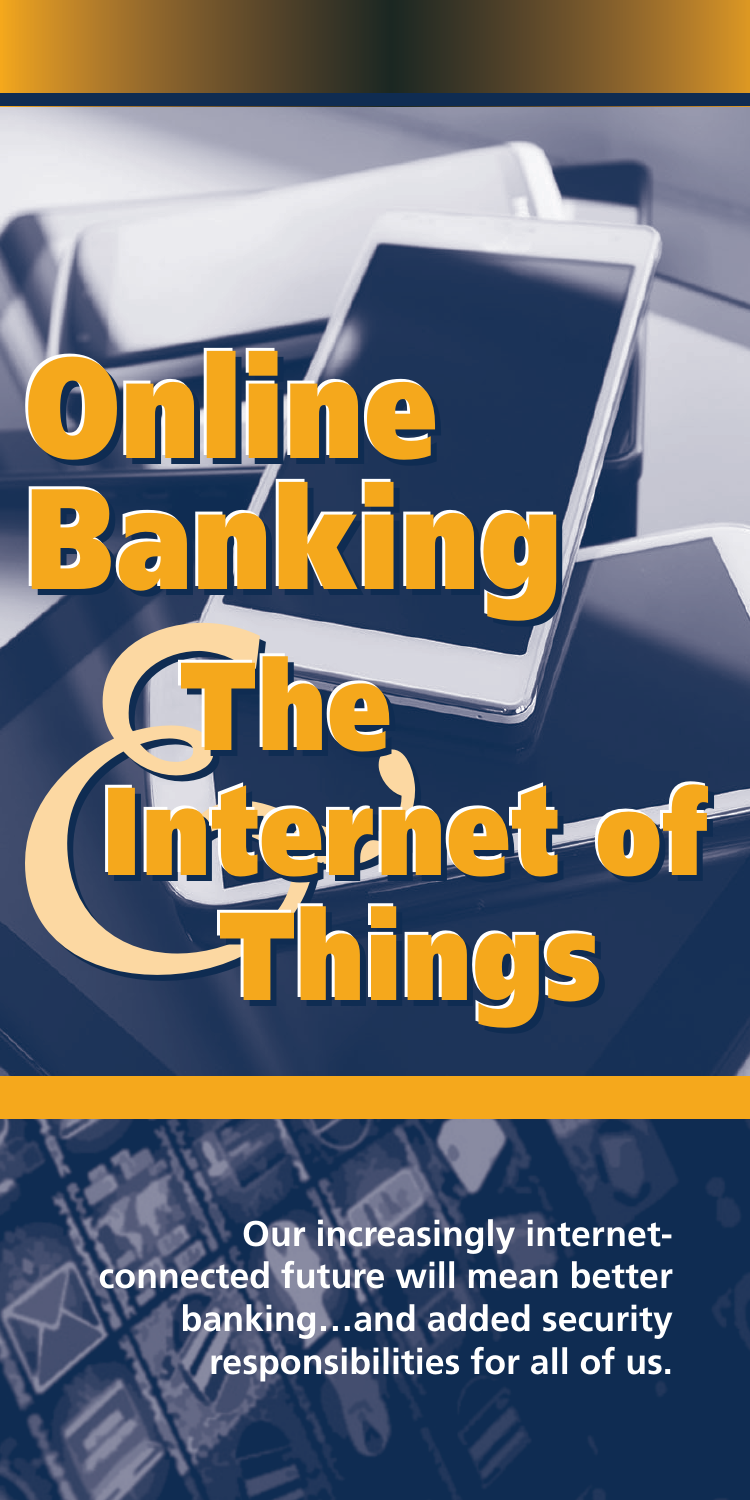# FROM DESKTOPS TO FROM DESKTOPS TO SMARTWATCHES SMARTWATCHES

ust a few years ago, Americans conduct<br>
online banking mostly through desktop<br>
based personal computers. Now, bankin<br>
connectivity comes in many forms. Today's ust a few years ago, Americans conducted online banking mostly through desktopbased personal computers. Now, banking household, for example, might include one or more of the following: smartphone, tablet, laptop computer, desktop computer and smartwatch, any one of which can be used to connect to an online account—and *with each other in some cases*. Experts call this interconnectivity—the Internet of Things, a term you will likely begin hearing more and more as the technology develops.

With increasing numbers of devices having embedded operating systems comes a wealth of new opportunities for the end user. Whether using your laptop to access your accounts, a Smartwatch to collect your health data, or your Smartphone to receive firmware updates, what we see as added value, criminals view as opportunities.

# INTEGRATED SECURITY

One of the best ways to protect yourself is by taking an *Integrated Approach* to security. This simply means being aware of where your risks might lie, then addressing each of these risks.

1 Make an inventory of all your Internet connected devices—phone, tablet, computer, Smartwatch, etc.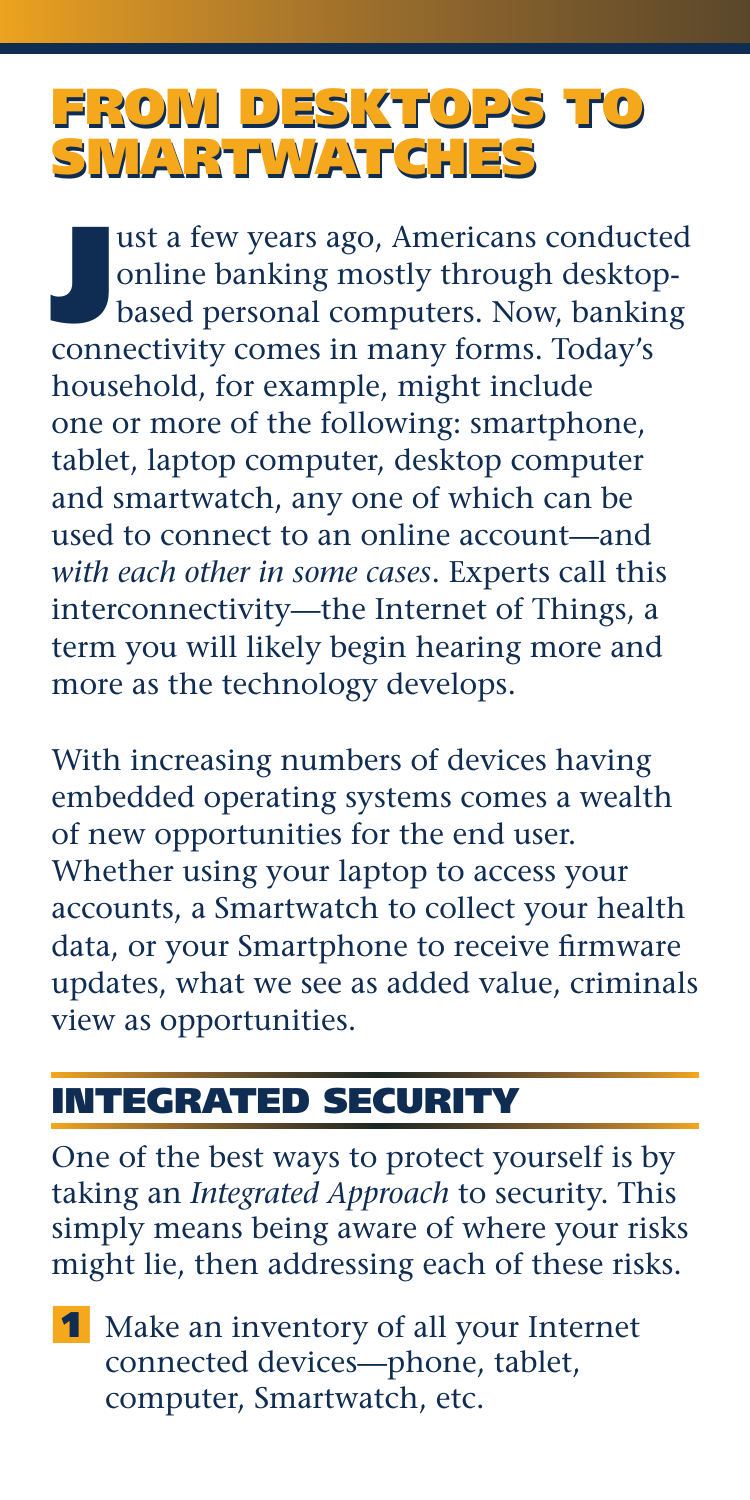- 2 Evaluate how each device is protected from hackers and malware.
- **3** Assess your risk. Can a hacker gain access to any or all of your devices?
- 4 Purchase and install the appropriate software protections for each device.

*Of key importance:* Pay attention to the Wi-Fi router in your home—it is the main way devices connect to the Internet. Use a strong password, name the device in a way that won't let people know it's your house, and keep the router software up to date.

# **\*** Your Security Takeaway:

- $\triangledown$  Treat your mobile phone, tablets and other devices like your computer. Use strong passwords and security settings.
- $\triangledown$  Install and regularly update security software and firewalls on each of your internet connected devices.
- **■** Build strong protections around your Wi-Fi router, the main port through which your transactions are conducted.

#### WIRELESS NETWORKS AND HOTSPOTS

Public Wi-Fi and hotspots are very convenient, but not very secure. To be safe, avoid performing banking transactions on a public network. If you need to access your account, try disabling the Wi-Fi and switching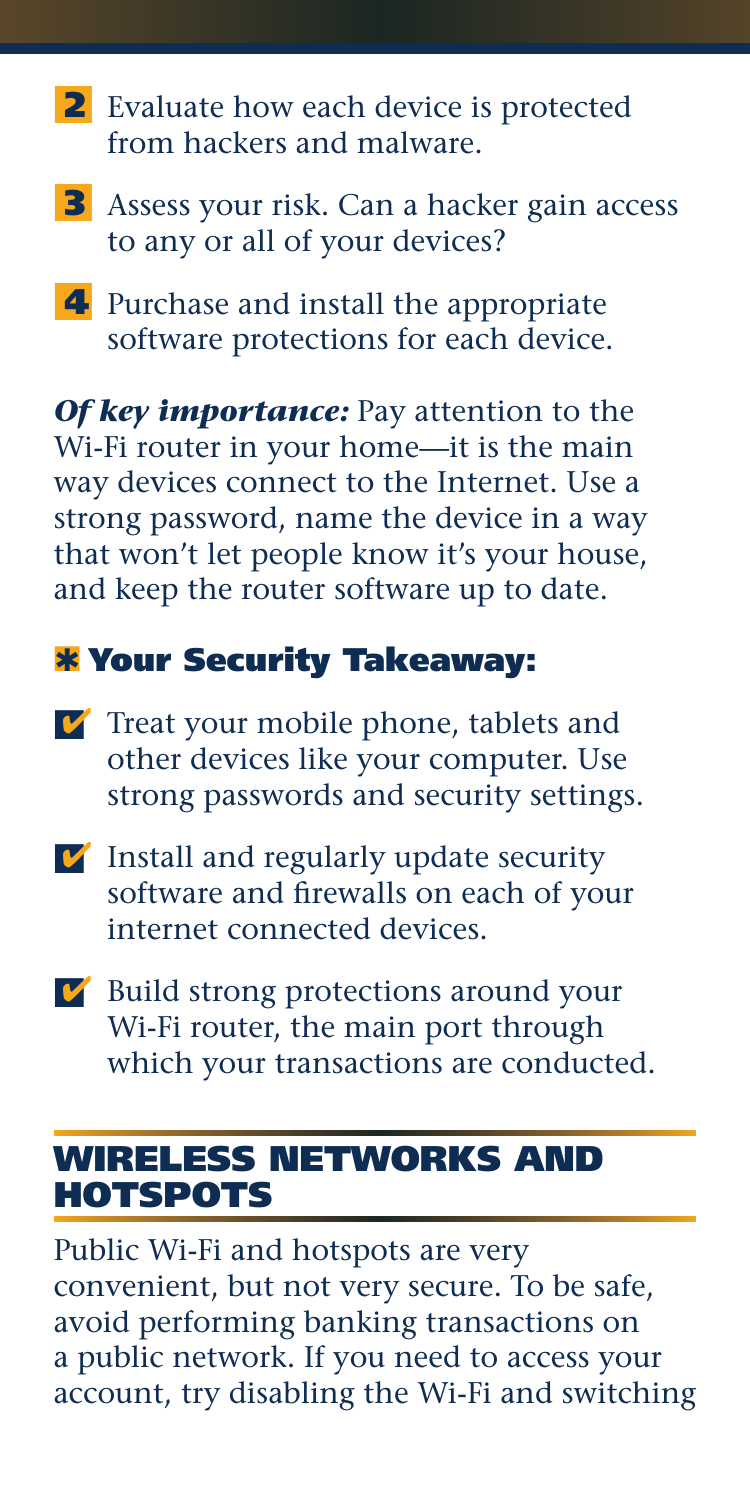to your mobile network. Keep in mind that the decidedly low-tech problem of a *stranger looking over your shoulder* is still one of the biggest threats to your online security when you are in public.

#### **\*** Your Security Takeaway:

- $\triangledown$  When banking in public, disable Wi-Fi and switch to your mobile network.
- $\triangleright$  Be wary of strangers watching your transactions.

# Things by the Numbers

Where is the Internet of Things today…and where is it headed? Experts have some predictions.

87% of the U.S. population ages 18 and above own or have regular access to a mobile phone, according to Federal Reserve surveys.

2.5 **billion**—The number of consumer devices that collect and store data every day. Experts believe the figure will explode in the next 5 years. By 2020, 13.1 billion connected devices will be in use by consumers.

By 2018, mobile data traffic will exceed 15 Exabytes—that's 12.7 million years of online video streaming per month.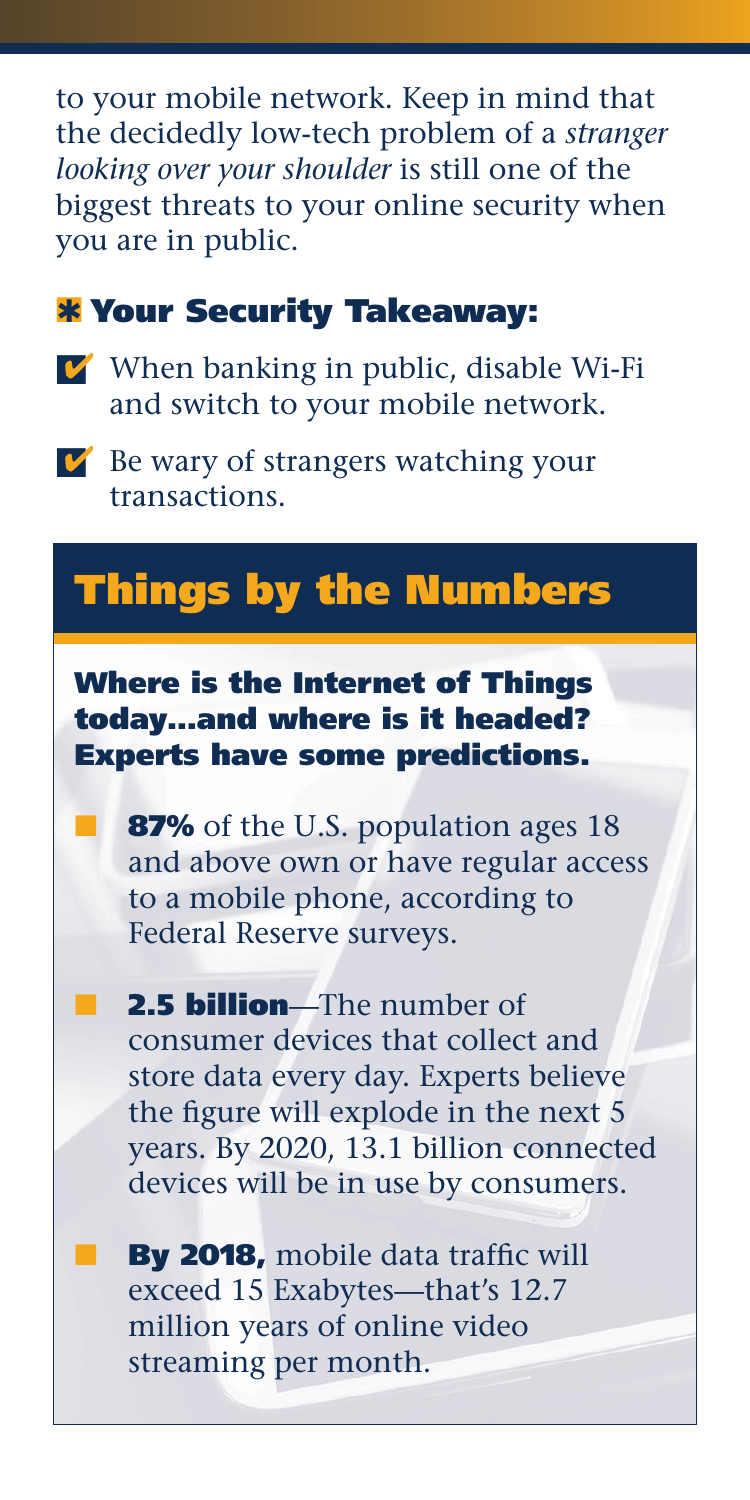# FINANCIAL INSTITUTIONS AND THEIR CUSTOMERS

In a perfect world, the more data points your financial institution has, the stronger the identity and privacy protection it can provide. By definition, the Internet of Things should allow an institution more data points for purchase and identity verification, which will lead to greater protection for you, the customer.

A recent example is the growing use of new debit and credit cards equipped with a computer chip, designed to improve data security and reduce the risk of identity theft. The chip syncs up with the point-of-sale device at the store, verifying the authenticity of the card.

In the future, biometrics should also assist in the authentication process in digital banking transactions, with wearable technology increasing this potential. Finally, the GPS capabilities on virtually all mobile devices can help to validate a specific person's whereabouts as part of the authentication process.

#### **\*** Your Security Takeaway:

- $\triangledown$  Financial institutions are developing complex digital payment systems, like chip cards, to make transactions safer.
- $\triangledown$  Financial institutions are investing heavily in internal computer security and training to safeguard your personal financial information.
- $\triangledown$  Banking regulators and industry workgroups are constantly developing new measures and means to guarantee the safety and security of online financial transactions.